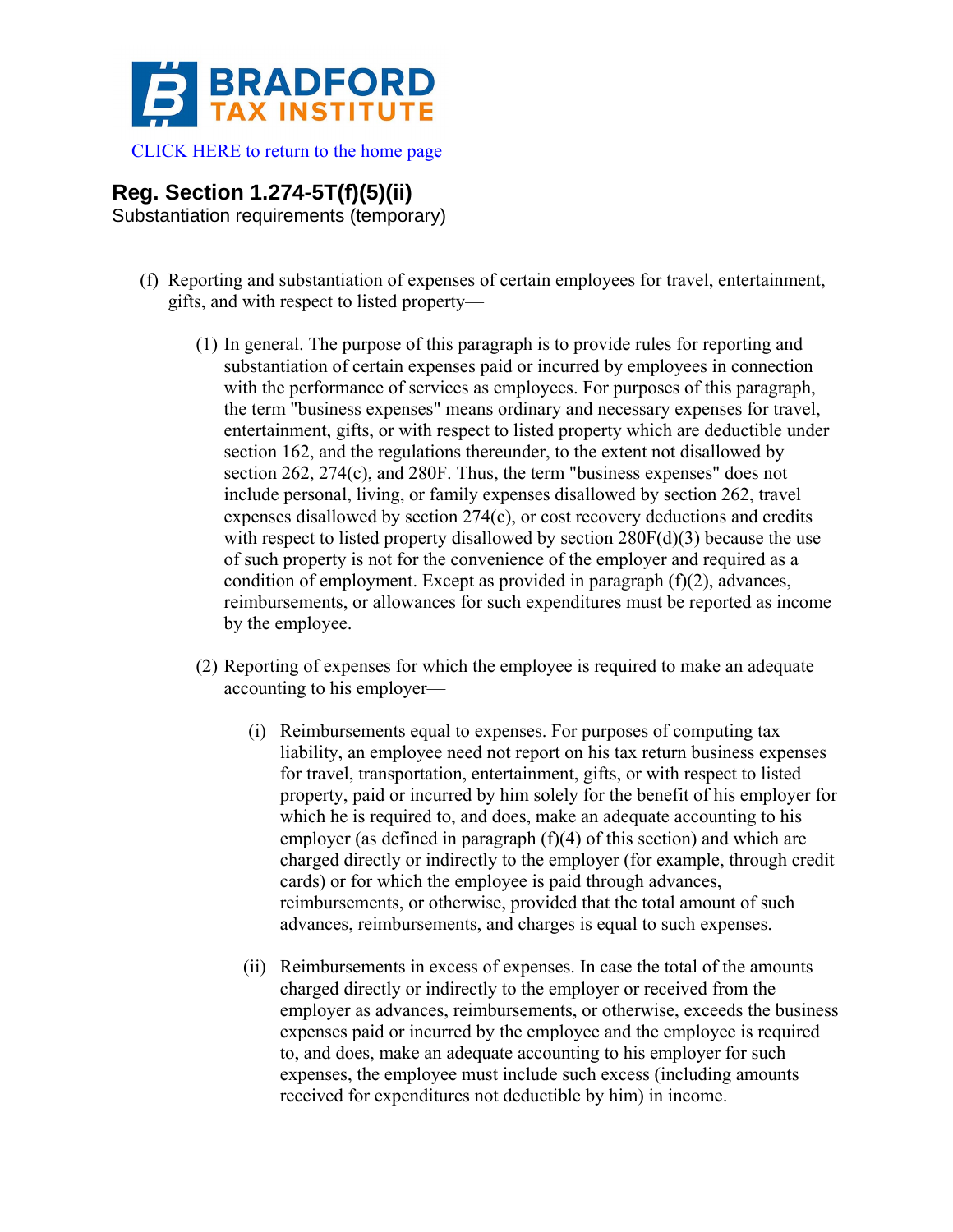- (iii) Expenses in excess of reimbursements. If an employee incurs deductible business expenses on behalf of his employer which exceed the total of the amounts charged directly or indirectly to the employer and received from the employer as advances, reimbursements, or otherwise, and the employee makes an adequate accounting to his employer, the employee must be able to substantiate any deduction for such excess with such records and supporting evidence as will substantiate each element of an expenditure (described in paragraph (b) of this section) in accordance with paragraph (c) of this section.
- (3) Reporting of expenses for which the employee is not required to make an adequate accounting to his employer. If the employee is not required to make an adequate accounting to his employer for his business expenses or, though required, fails to make an adequate accounting for such expenses, he must submit, as a part of his tax return, the appropriate form issued by the Internal Revenue Service for claiming deductions for employee business expenses (e.g., Form 2106, Employee Business Expenses, for 1985) and provide the information requested on that form, including the information required by paragraph  $(d)(2)$  and  $(3)$  of this section if the employee's business expenses are with respect to the use of listed property. In addition, the employee must maintain such records and supporting evidence as will substantiate each element of an expenditure or use (described in paragraph (b) of this section) in accordance with paragraph (c) of this section.
- (4) For further guidance, see  $\S 1.274-5(f)(4)$ .
- (5) Substantiation of expenditures by certain employees. An employee who makes an adequate accounting to his employer within the meaning of this paragraph will not again be required to substantiate such expense account information except in the following cases:
	- (i) An employee whose business expenses exceed the total of amounts charged to his employer and amounts received through advances, reimbursements or otherwise and who claims a deduction on his return for such excess,
	- (ii) An employee who is related to his employer within the meaning of section  $267(b)$ , but for this purpose the percentage referred to in section  $267(b)(2)$ shall be 10 percent, and
	- (iii) Employees in cases where it is determined that the accounting procedures used by the employer for the reporting and substantiation of expenses by such employees are not adequate, or where it cannot be determined that such procedures are adequate. The district director will determine whether the employer's accounting procedures are adequate by considering the facts and circumstances of each case, including the use of proper internal controls. For example, an employer should require that an expense account be verified and approved by a reasonable person other than the person incurring such expenses. Accounting procedures will be considered